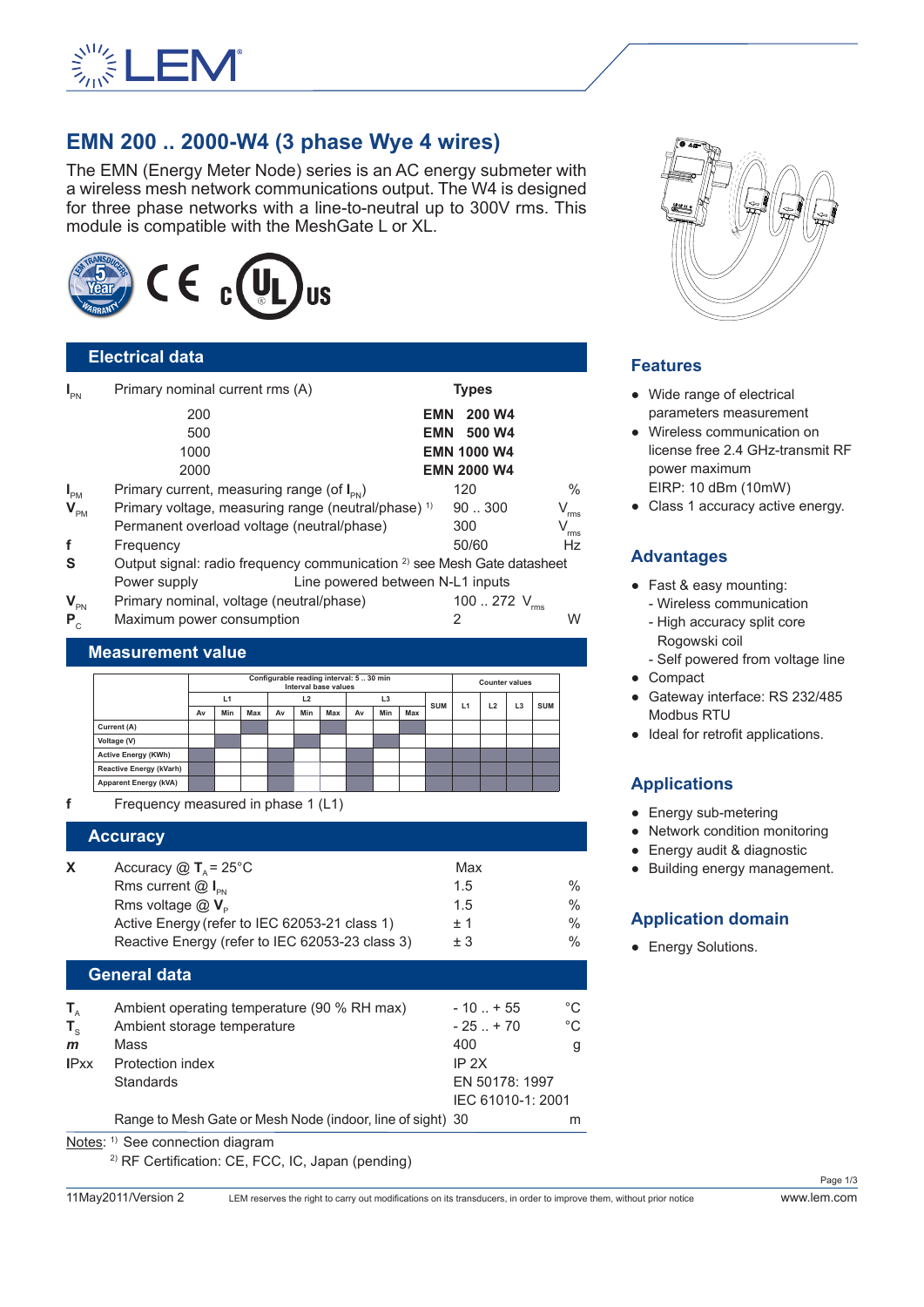

#### **EMN 200 .. 2000-W4 (3 phase Wye 4 wires)**

### **Isolation characteristics**



Isolation class II IEC 61010-1 CAT III 300 V rms Pollution degree: PD2

### **Safety**

CB test Certificate N° FR 583050 IEC System for mutual recognition of test certificates for electrical equipment (IECEE) CB Scheme.



This transducer must be used in electric/electronic equipment with respect to applicable standards and safety requirements in accordance with the manufacturer's operating instructions.



Caution, risk of electrical shock: do not remove any parts of the EMN - W4.



For current sensor (Rogowski coil) mounting: make sure that the power cable on which the CT will be attached is powered off.